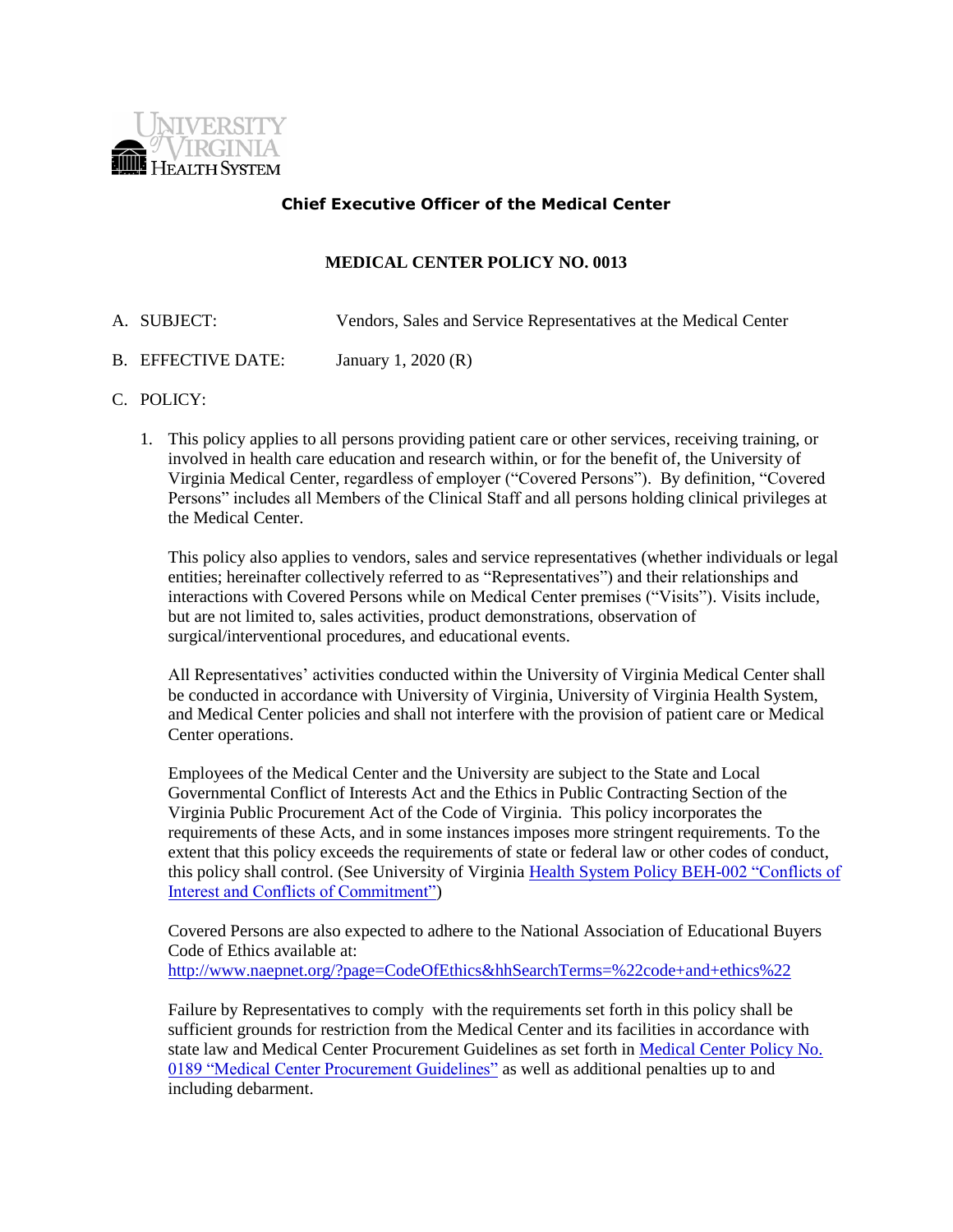$\overline{a}$ 

(SUBJECT: Vendors, Sales and Service Representatives at the Medical Center)

All Covered Persons are required to assist in monitoring adherence to this policy.

## 2. **General Standards applicable to Covered Persons during Visits:**

Unless otherwise permitted under this policy, Covered Persons shall not:

- i. Meet with a Representative who does not have an approved, scheduled appointment and is not wearing an official identification badge.
- ii. Meet with Representatives in patient care areas.
	- a) Patient care areas exclude physician offices, but include patient units, nursing stations, conference rooms located in patient care units, physician lounges, patient care areas of outpatient offices (including clinics located off-grounds), surgical areas or the Emergency Department.
	- b) Exceptions may be made for in-service training (i.e., when a Representative is on site to conduct instruction on the use of specific devices or equipment) or technical consultations (i.e., Representatives' presence during procedures or for equipment repair or maintenance) conducted in accordance with other relevant Medical Center policies.
- iii. Permit Representatives to see patients, review records, or attend rounds or surgical procedures unless otherwise permitted under this policy, or in accordance with [Medical](http://www.healthsystem.virginia.edu/docs/manuals/policies/mc/A70A3BFF-110A-2E68-14425C84FD8A4A24/A70A4026-110A-2E68-14F30D00DE831A6B/release-of-patients-protected-health-information)  Center Policy No. 0092 "Release of Patients' [Protected Health Information",](http://www.healthsystem.virginia.edu/docs/manuals/policies/mc/A70A3BFF-110A-2E68-14425C84FD8A4A24/A70A4026-110A-2E68-14F30D00DE831A6B/release-of-patients-protected-health-information) and other relevant Medical Center policies.

# 3. **General Standards applicable to Representative Visits:**

- **a.** Unless otherwise permitted under this policy, **Representatives shall not offer or provide to Covered Persons, directly or indirectly**, any of the following items**<sup>1</sup> :**
	- i. gifts or compensation, of any kind and regardless of value;
	- ii. promotional items of any kind and regardless of value, (i.e., pens, note pads, cups or similar items). Covered Persons may accept items of nominal value having a legitimate educational purpose (i.e., brochures, pamphlets, training videos or similar items) for use by Covered Persons or patients;
	- iii. food or beverage of any kind, and regardless of value on the grounds of the Medical Center or on University grounds. Funds given to the University or Medical Center without restrictions on their use ("unrestricted gifts") may be applied to provide food or beverage at an educational event or function. Representatives seeking to make an unrestricted gift should follow the guidance provided in Section D.6 of this Policy.
	- iv. gifts or compensation, of any kind and regardless of value, for listening to a presentation;

<sup>1</sup> Covered Persons shall follow [Health System Policy BEH-002 "Conflict of Interest and Conflict of](http://www.healthsystem.virginia.edu/docs/health-system/behavior/conflict-of-interest)  [Commitment"](http://www.healthsystem.virginia.edu/docs/health-system/behavior/conflict-of-interest) for Health System policy on the acceptance of food and beverages from Representatives off site.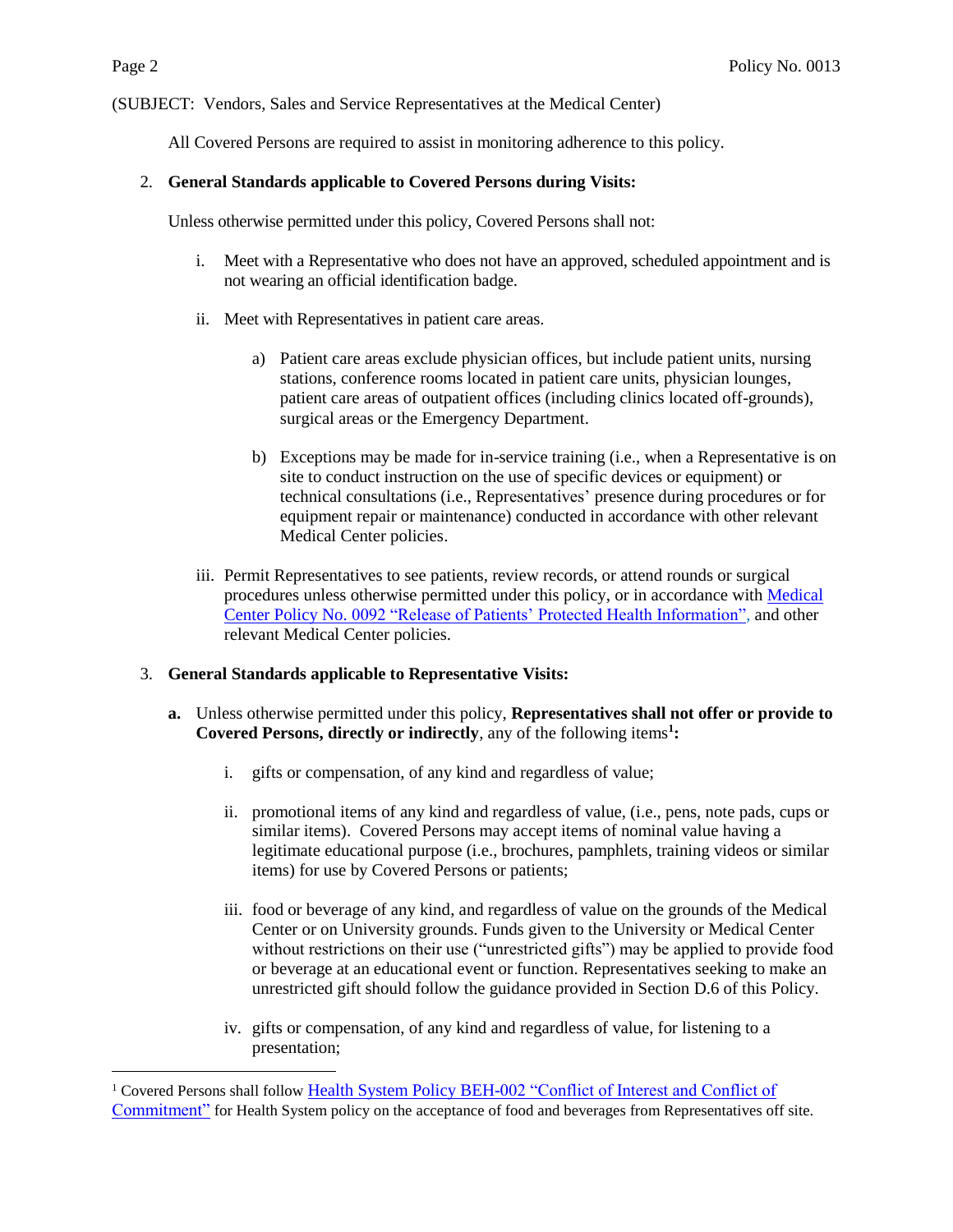- v. any product samples, for personal or family use, including but not limited to medication samples or ancillary product samples such as infant formula, lotions, etc.; or
- vi. gifts or compensation, of any kind and regardless of value, for prescribing or changing a patient's prescription or for prescribing or using a particular medical device.
- b. Generally, all Representatives must be enrolled in the Medical Center's Reptrax system (a vendor tracking service), before their first Visits. In those instances where Reptrax has no record of a Representative's compliance with Reptrax or Procurement requirements (for example, where the Representative's presence has been requested by the physician on an emergency basis and the Representative has not yet been approved in Reptrax or notified Procurement of the intended visit, or the Representative is substituting for another approved Representative and the substitute Representative has not completed the Reptrax approval process), the procedures in Section D.2 shall apply.
- c. A Representative may not visit with any Covered Person unless the Represenative is invited for a particular purpose, and that particular appointment and its purpose are documented in Reptrax. Once that appointment has concluded, the Representative is expected to promptly leave Medical Center premises.
- d. Representatives must display valid Medical Center identification badges at all times. (See [Health System Policy ACC-001 "Health System Identification"\)](http://www.healthsystem.virginia.edu/docs/health-system/access/health-system-identification).
- e. The presence of Representatives during a clinical procedure at the Medical Center shall require approval by the Attending Physician requesting the Representative's presence and shall require the consent of the patient who may be observed by the Representative.
- f. Representatives are not allowed to bring "trial" equipment or supplies into patient care areas without approval from Clinical Engineering or Medical Center Contracts & Procurement (MCC&P).
- g. Representatives must comply with all requirements regarding attire, patient privacy, and infection control.
- h. Representatives in patient care areas must at all times be accompanied by Medical Center personnel.
- i. Representatives cannot have a role in the diagnosis and/or treatment of patients.
- j. Representatives shall not be permitted to see patients, patient records, or attend rounds or surgical procedures without appropriate authorizations in accordance with this policy and other relevant Medical Center and University policies.
- k. Pharmaceutical Representatives shall not promote any product that has been excluded from the Medical Center Drug Formulary.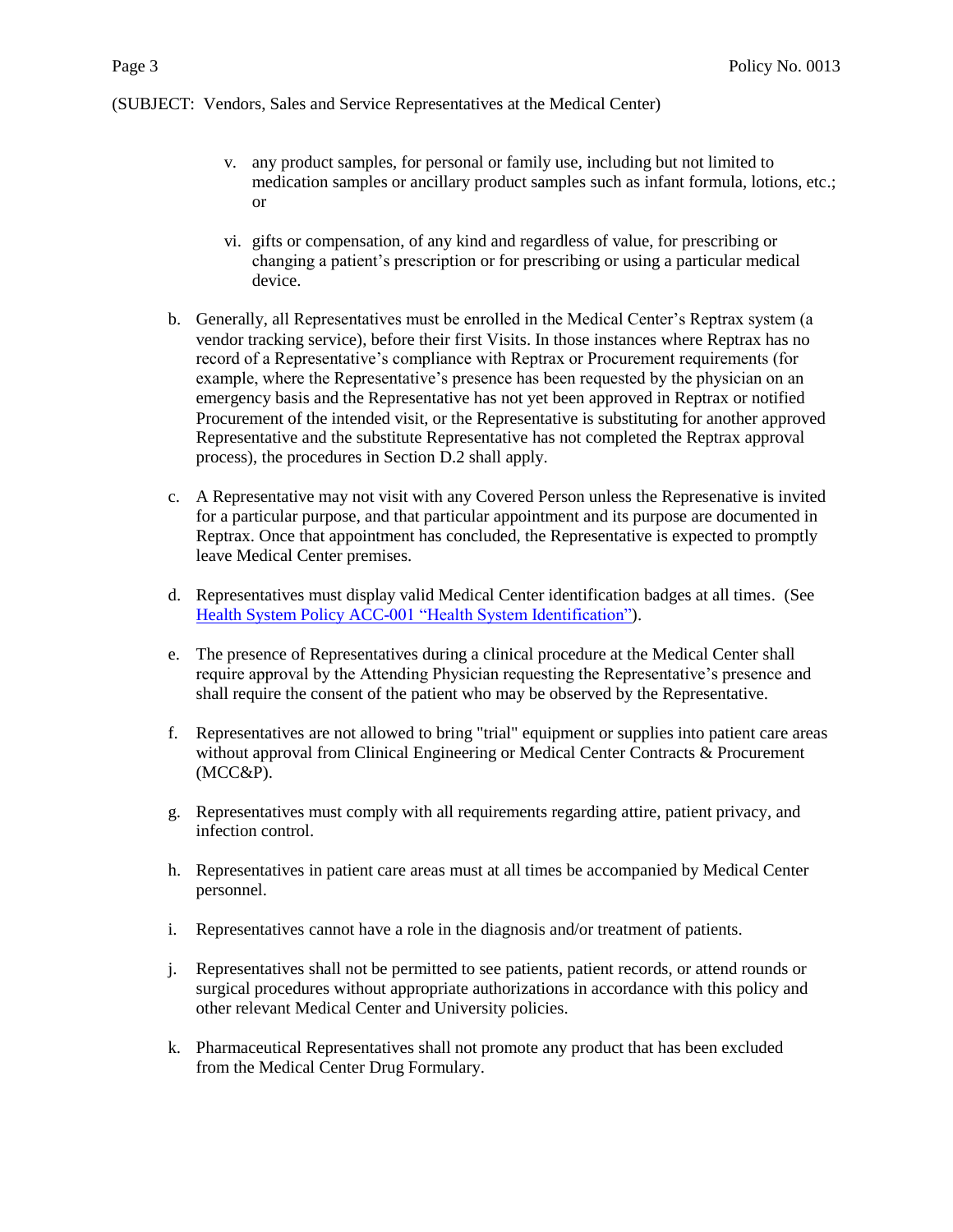- l. Medication and other product samples (whether provided to patients, Covered Persons, or their families) are prohibited.
- m. Detailing of restricted medications is limited to the restrictions or guidelines for use approved by the Pharmacy and Therapeutics Committee.

## 4. **Representatives' Presence for Informational and Educational Purposes**

- a. Representatives may only meet with Covered Persons to provide information and education about products in the following venues, unless permission has been granted in advance by MCC & P for use of another space: academic conferences, office appointments, and public areas (e.g. cafeteria).
- b. Meetings with Representatives may not occur in patient care settings except as described in this Policy.
	- i. Patient care settings exclude physician offices but include inpatient units, nursing stations, conference rooms located in patient care units, physician lounges, patient care areas of outpatient offices (including clinics located off-grounds), surgical areas, or the Emergency Department.
	- ii. Exceptions may be made for in-service training (i.e., when a Representative is providing instruction on the use of specific devices or equipment) or technical consultations (i.e., where a Representative is present during procedures or for equipment repair or maintenance) conducted in accordance with this Policy and other relevant Medical Center policies.
- c. In-service training for Covered Persons on specific devices or equipment or technical consultations must be arranged by appointment in accordance with this Policy.

# 5. **Representatives' Presence During Clinical Procedures**

- a. A Representative may be present during a clinical procedure only when deemed necessary by an attending physician; such attending physician shall be defined as the Representative's Sponsor, for purposes of this policy.
- b. A Representative's presence shall be limited to clinical procedures in which the Representative's presence is requested by the Sponsor to provide information for coordination of treatment, such as advice or education on medical device specifications and selection for proper sizing during the procedure, or to provide technical expertise on the implant, use, and operation of their companies' equipment, by operating programmers, analyzers, and other support equipment under the supervision of the physician, while also providing education and training to Medical Center healthcare professionals.
- c. A Representative may participate in a procedure as described in paragraph C.3.e. above, but may not enter the sterile field.
	- i. If a Sponsor anticipates that a Representative will be required to enter the sterile field in order to support a surgeon as necessary to develop competency with equipment, that Sponsor must make a written request to the oversight committee for the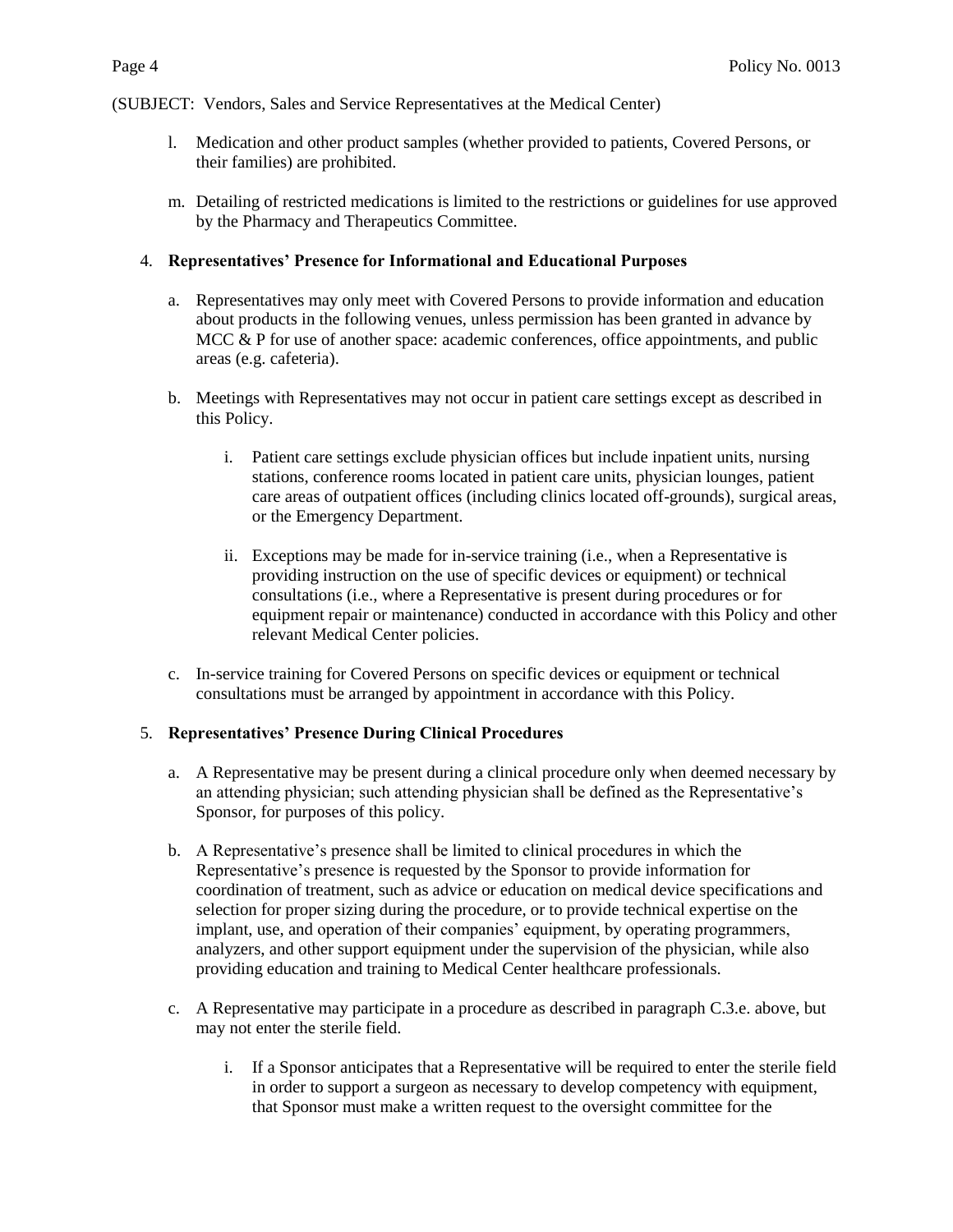procedure area in question. For the OR, the oversight committee is the Operating Room Committee. For procedure areas, the oversight committee is the Patient Care Committee.

- ii. That oversight committee must have both physician and non-physician membership, and be able to evaluate the credentials of the Representative, evaluate the clinical justification presented by the Sponsor, and validate training required of the Representative to be within the sterile field.
- iii. Representative shall not provide any patient care.
- iv. Any/all instruments brought into the Medical Center from an outside facility must be processed and sterilized by Medical Center Sterile Processing. Representatives providing implants and/or loaner instrumentation to the Main OR or Outpatient Surgery shall contact Sterile Processing at those locations for specific policies regarding proper handling.
- v. When obtaining patient consent for a clinical procedure, the patient's physician or designee shall inform the patient of the presence and role of the representative during performance of the procedure and document this discussion on the procedure consent form. (See als[o Medical Center Policy No. 0024 "Informed Decision-making".](http://www.healthsystem.virginia.edu/docs/manuals/policies/mc/A70A3C0F-110A-2E68-14CB7CA516FAE39D/A70A4045-110A-2E68-14F10CE9F86EB918/informed-decision-making))

### 6. **Representatives' Presence for Other Purposes**

Representatives occasionally request access to Medical Center facilities so that they or their customers or other non-Medical Center personnel might receive training or education from Covered Persons in the use of a technology or a diagnostic or therapeutic application or technique which is sold or promoted by the Representative. Access to Medical Center facilities for such purposes is expressly prohibited under this policy, unless written permission, in advance, has been obtained from the Chief Executive Officer or designee, or the Chief Operating Officer, or designee, in consultation with the University of Virginia Office of Sponsored Programs. Suspected violations of this Section should be reported as indicated in Section D.8 of this Policy.

### 7. **Access to medical education conferences including Graduate Medical Education Events:**

- a. Representatives may sponsor speakers for medical education conferences conducted at the Medical Center.
- b. Topic(s) to be addressed at GME events must be approved in advance by the DIO, or designee.
- c. The date, topic, and time of any drug-related presentation must be communicated to the Administrator of Pharmacy, or designee.
- d. Representatives may not provide meals, gifts or other compensation.
- e. Representatives shall not attend programs/meetings in which specific patients are identified or when quality assurance or risk management issues are presented. This does not apply to Representatives who have been specifically requested to consult with Attending Physicians regarding a specific patient or group of patients.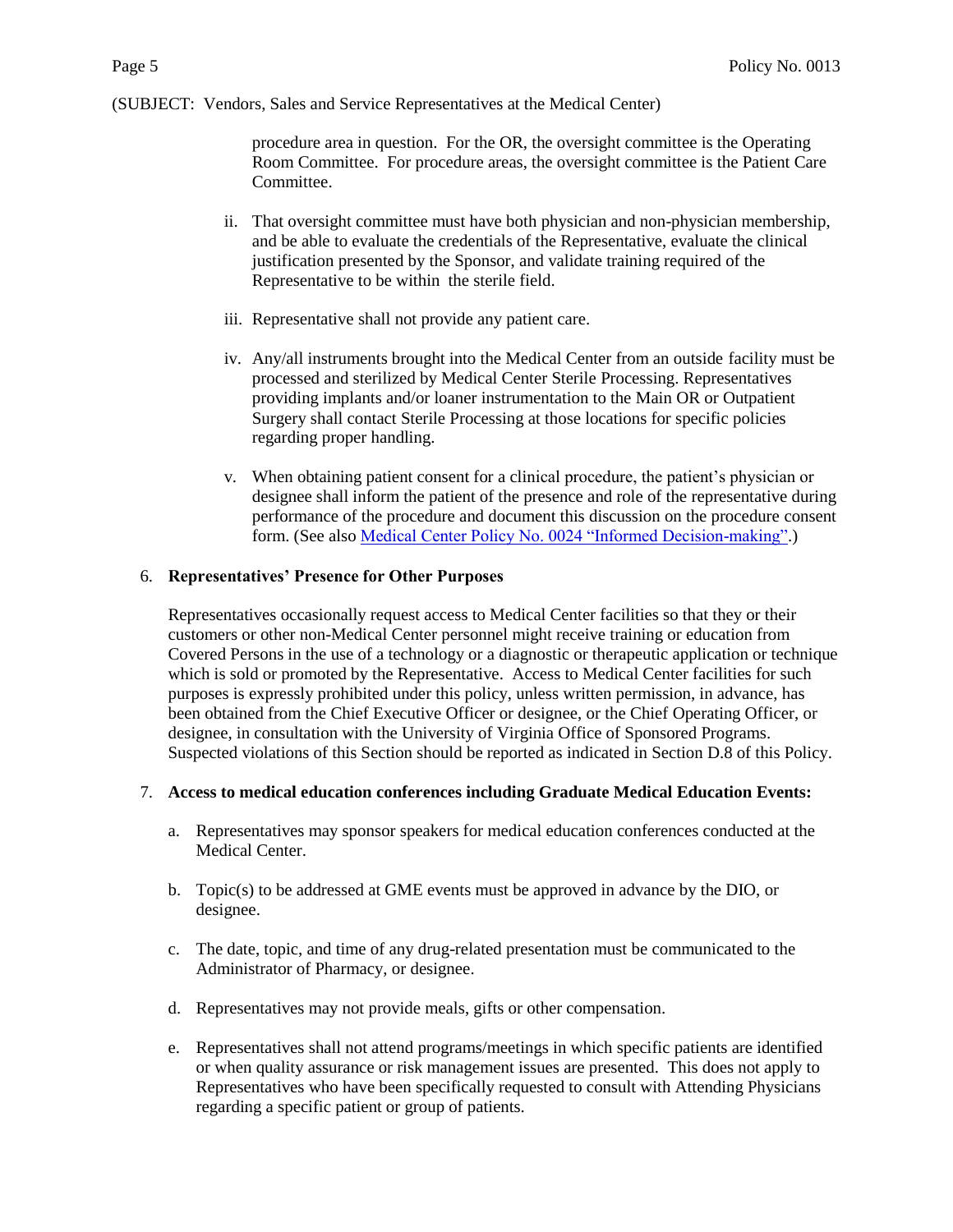f. All clinical educational conferences, programs and events conducted by or for Clinical Staff and Graduate Medical Trainees and/or Allied Health Professionals must conform to the Accreditation Council for Continuing Medical Education ("ACCME') guidelines, the Accreditation Council for Graduate Medical Education ("ACGME") guidelines, or other applicable guidelines, whether or not credit is awarded, and must otherwise comply with all relevant Medical Center, University of Virginia and University of Virginia Health System, School of Medicine policies and guidelines relating to educational and professional activities.

# D. PROCEDURE

- 1. All Representatives calling on Covered Persons on Medical Center grounds for any reason, including education purposes, shall register as follows:
	- a. Representatives shall register at a Reptrax kiosk each day they conduct business with UVA staff or faculty; a current listing of all Departments or areas with Reptrax kiosks can be found on the [MCC & P website;](https://www.medicalcenter.virginia.edu/intranet/scm/reptrax)
	- b. At the time of sign-in, an official temporary identification badge shall be issued to the Representative in accordance with [Health System Policy ACC-001 "Health System](http://www.healthsystem.virginia.edu/docs/health-system/access/health-system-identification)  [Identification".](http://www.healthsystem.virginia.edu/docs/health-system/access/health-system-identification)
	- c. At the time of sign-in, Representatives shall be asked to supply their name, company's name, company's phone number, and their contact at the department or clinic they are visiting.
	- d. University Security may ask unauthorized Representatives to leave the premises.
- 2. In those instances where Reptrax has no record of a Representative's compliance with Reptrax or Procurement requirements (for example, where the Representative's presence has been requested by the physician on an emergency basis and the Representative has not yet been approved in Reptrax or notified Procurement of the intended visit, or the Representative is substituting for another approved Representative and he/she has not completed the Reptrax approval process):
	- a. The Representative shall complete Section 3 of the University of Virginia Medical Center Vendor Presence Agreement and forward it to the Patient Care Services Manager of the area the Representative intends to visit.
	- b. The Representative shall supply to the department or area manager a copy of thier job description, statement of competency from their employer, copies of any licenses or certifications required by the employer and proof of insurance coverage for liability.
	- c. The manager, at thier discretion, may then permit or deny the Representative access to the area.
- 3. Representatives who call upon Covered Persons at Medical Center facilities located at outpatient clinics and other facilities not located on Medical Center grounds for any reason, including education purposes, shall, additionally, sign-in and obtain authorization from the Manager of the off-site location in advance of their visit. Representatives shall be asked to supply their name, company's name, company's phone number, and their contact at the department or clinic they are visiting.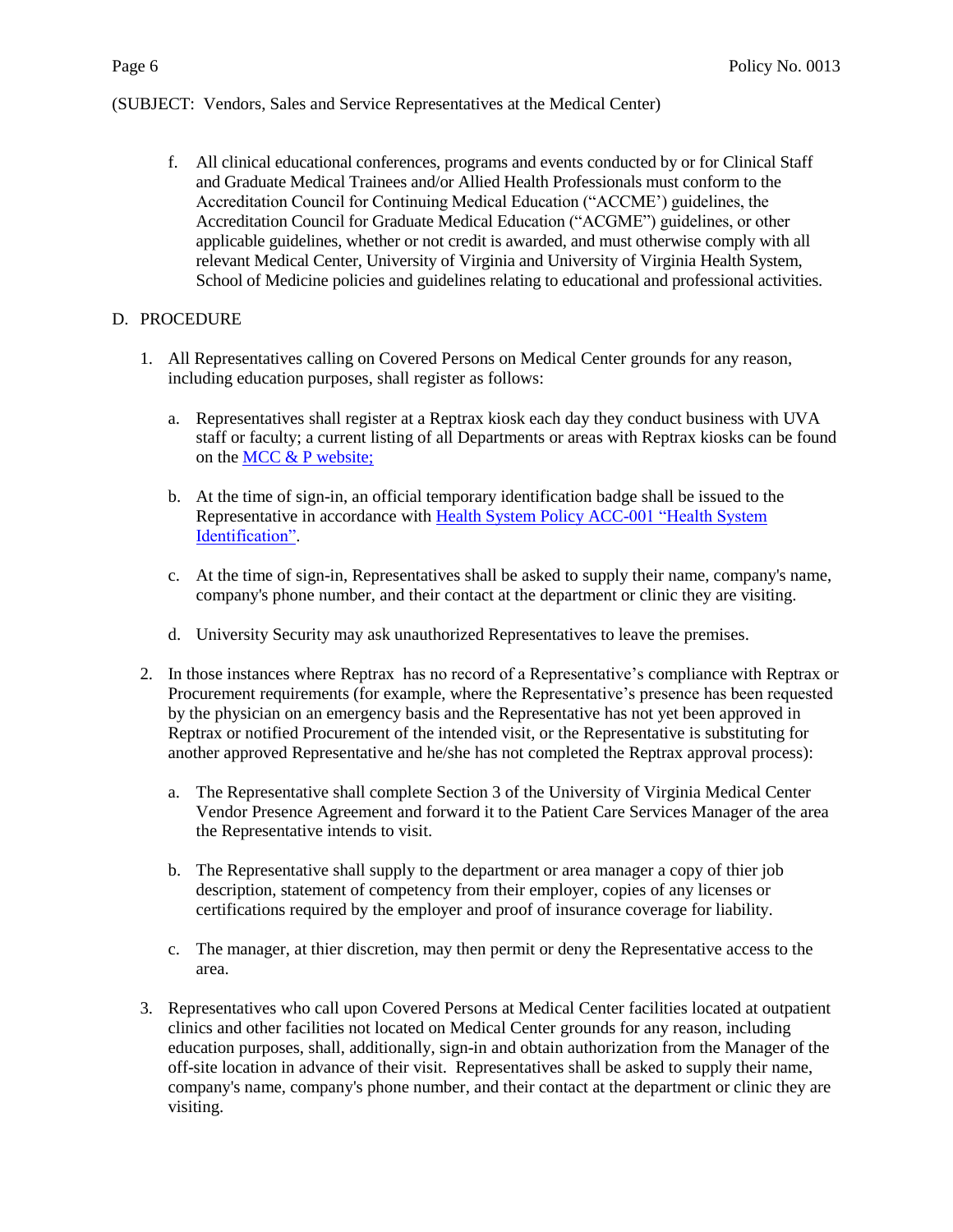- 4. When a Representative is to be present for a procedure, the Sponsor or designee shall document the Representative's presence and the physician's sponsorship of that Representative by either:
	- a. documenting in the EMR the presence and role of the Representative during the procedure; or
	- b. completing Sections 1  $\&$  2 of the University of Virginia Medical Center Representative Presence Agreement (see attachment to this policy) and forwarding to the Patient Care Services Manager for that area.
- 5. All documentation of a Representative's presence during a clinical procedure shall be maintained in accordance with relevant law and Medical Center policy regarding record retention.
- 6. Proposals from Representatives for any interactions described in this policy at the Medical Center shall be referred to the appropriate office for review, evaluation and approval, with documentation as required. The following may be used as a referral guide:
	- a. Research grants, and contracts in which University personnel provide consulting and other services to a Vendor – School of Medicine Grants and Contracts Office.
	- b. Representative's offer of a service or product Medical Center Contracts  $\&$  Procurement (Medical Center); University Procurement Services (Schools of Medicine and Nursing, Health Sciences Library).
	- c. Gifts to the Medical Center and/or University Health System Development Office.
	- d. Sponsorships of educational conferences, programs and events Medical Center Contracts  $\&$ Procurement (Medical Center); University Procurement Services (Schools of Medicine and Nursing, Health Sciences Library); Continuing Medical Education Office; Graduate Medical Education Office.
	- e. Representatives' grants to support the stipend and benefits of post- graduate fellows Graduate Medical Education Office.
	- f. Unrestricted gifts in association with a specific educational activity or other purpose as permitted – Medical Center Contracts & Procurement Office; University Procurement Services; Continuing Medical Education Office; Graduate Medical Education Office.
- 7. Covered Persons shall be familiar with other relevant policies, including:
	- a. Conflict of Interests; <https://uvapolicy.virginia.edu/policy/FIN-054> and <http://provost.virginia.edu/conflict-interest-faculty>
	- b. Objectivity in Research, Income from Professional Activities, Faculty Interactions with Industry, Solicitation or Accepting of Gifts and Bequests; [http://provost.virginia.edu/faculty-resources/faculty-handbook](https://provost.virginia.edu/faculty-handbook/faculty-handbook-welcome)
	- c. The Policy on Conflict of Interest and Conflict of Commitment issued by the Office of the Dean of the School of Medicine of the University of Virginia: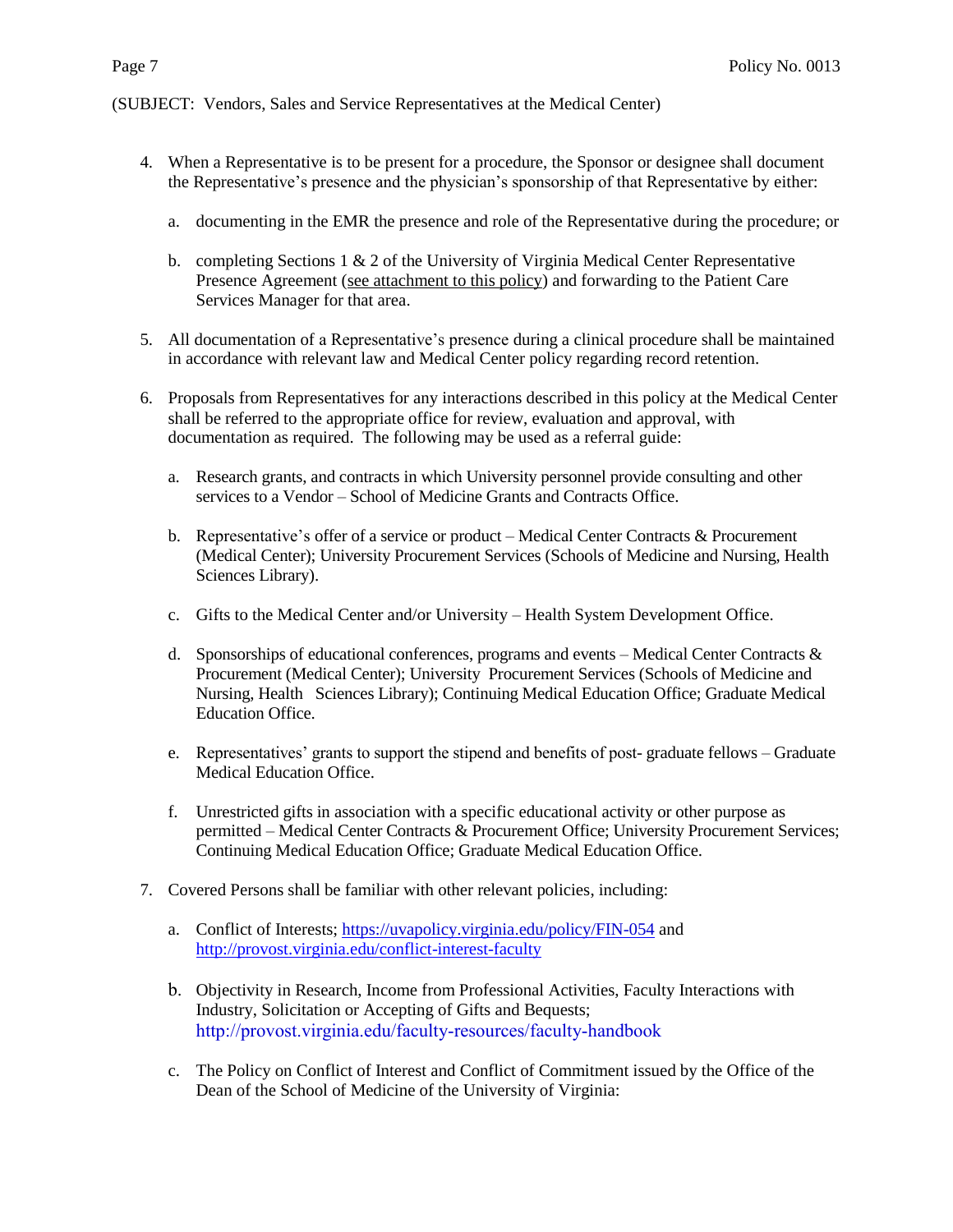[https://med.virginia.edu/school-administration/wp](https://med.virginia.edu/school-administration/wp-content/uploads/sites/304/2019/06/Code-of-Conduct-REV-June-2019-.pdf)[content/uploads/sites/304/2015/11/Conflictsofinterest.pdf](https://med.virginia.edu/school-administration/wp-content/uploads/sites/304/2019/06/Code-of-Conduct-REV-June-2019-.pdf)

- d. BEH-002 Conflicts [of Interest and Conflicts of Commitment \(University of Virginia Health](http://www.healthsystem.virginia.edu/docs/health-system/behavior/conflict-of-interest)  [System\)](http://www.healthsystem.virginia.edu/docs/health-system/behavior/conflict-of-interest)
- 8. Suspected violations of this policy shall be reported as follows:
	- a. By Representatives: reported to the Chief of Supply Chain Management;
	- b. By Members of the Clinical Staff: reported to the Chief Medical Officer;
	- c. By Medical Center employees: reported to the CEO or COO;
	- d. By GME Trainees: reported to the Designated Institutional Officer.

Medical Center Policy No. 0013 (R) Approved July 1983 Revised May 1986, March 1988, August 1990, September 1993, July 1994, November 1994, May 1996, May 1999, March 2001, November 2002, February 2004, October 2007, February 2008, June 2008, September 2008, June 2009, September 2011, June 2013, September 2014, March 2015, September 2016, December 2019 Approved by Chief of Finance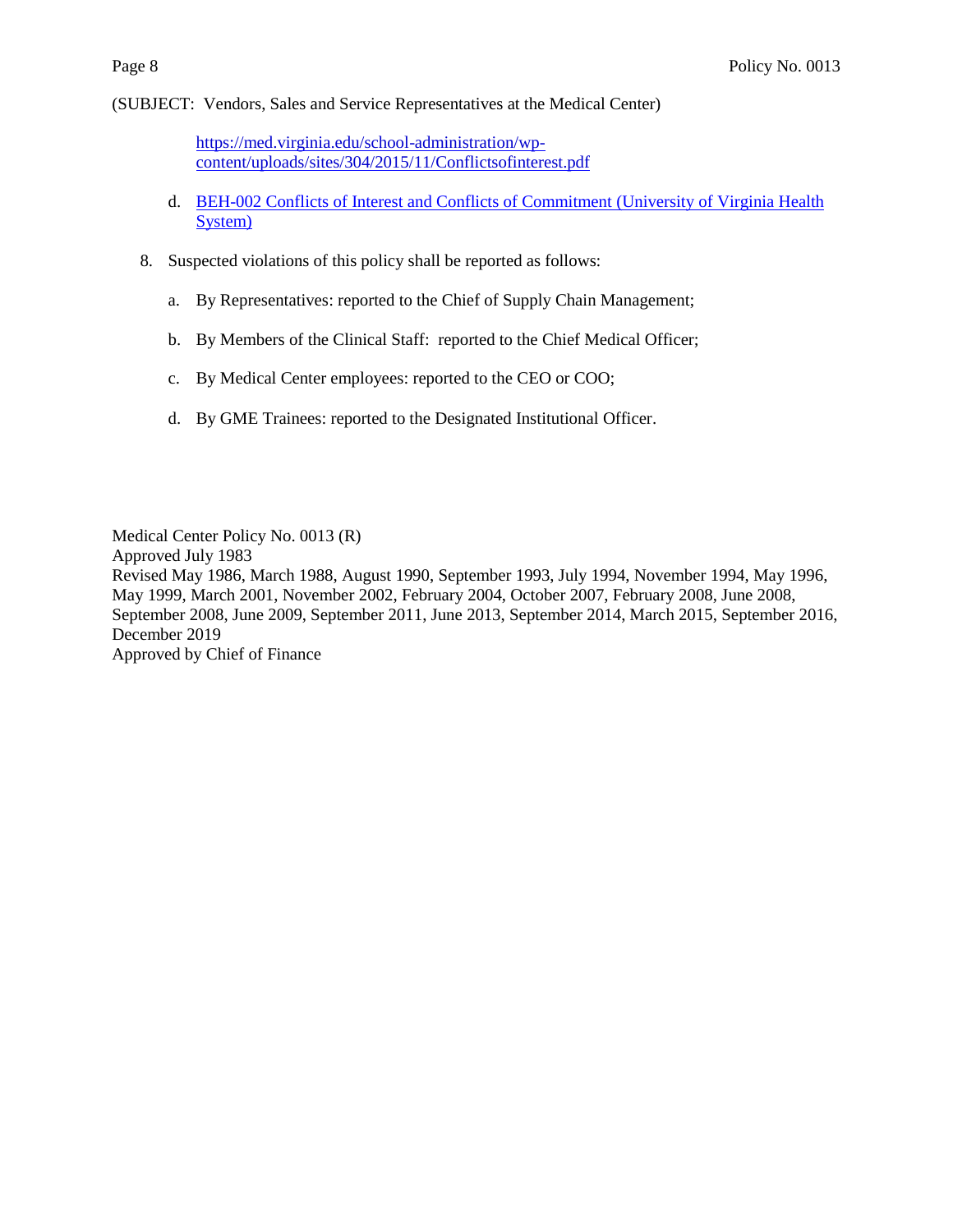#### **University of Virginia Medical Center Representative Presence Agreement**

### **Section 2:**

In consideration of being given the opportunity to sponsor a vendor's presence during a clinical procedure at the University of Virginia Medical Center, I agree to the following:

- 1. I shall review Exhibit 1 Patient Confidentiality at UVA Medical Center-Information for Vendors and Exhibit 2 – UVA Medical Center Infection Control Information for Vendors (attached to this agreement) with the Representative and shall answer any questions the Representative may have about this information.
- 2. I understand that the Representative is permitted to be present during a procedure only after I have secured the patient's informed consent to the vendor's presence and role in the procedure. I agree to follow the requirements of the "Industry Employed Allied Professionals" (IEAP) or equivalent guidelines that apply to the procedure location (e.g., OR, EP lab).

The Representative shall wear his/her identification badge at all times while in the Medical Center or its satellite locations. Identification badges are available in the Clinical Engineering Office (Room G-421, Zero Level, University Hospital) and other designated locations as identified in Medical Center Policy N0.0013 – D1.

3. The Representative shall follow good hand washing practices while at the Medical Center, specifically after using the bathroom, and upon entering or leaving a patient care area. The Representative shall not enter isolation rooms and shall not be present when he/she is ill**,** has a fever, or has been exposed to a contagious disease.

#### **Physician Sponsor Signature: \_\_\_\_\_\_\_\_\_\_\_\_\_\_\_\_\_\_\_\_\_\_\_\_\_\_\_\_\_\_\_\_\_**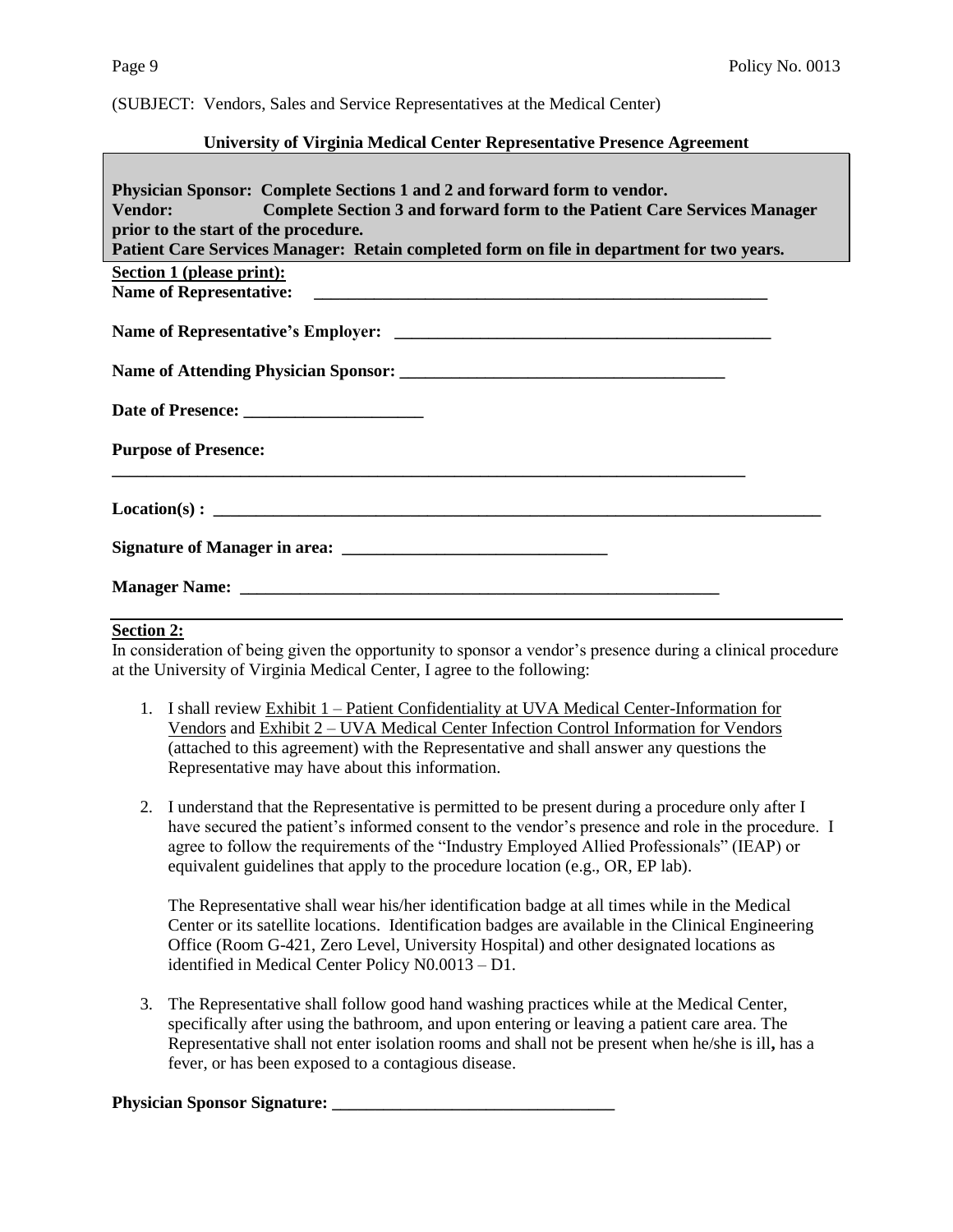Date:

### **Section 3:**

I agree to the following regarding my presence at a clinical procedure at the University of Virginia Medical Center:

- 1. I agree to follow the directives of my sponsor or their designee. I understand that I must remain with him or her while in patient care areas – I am not permitted to move freely around the hospital. I understand that I am on Medical Center Property at my own risk and insurance coverage.
- 2. I have read, understand, and agree to abide by Exhibit 1 Patient Confidentiality at UVA Medical Center-Information for Vendors and Exhibit 2 – UVA Medical Center Infection Control Information for Vendors.
- 3. I agree to abide by the hospital's dress code and to dress neatly.
- 4. I have attached copies of the following documents:
	- My current job description
	- A statement of competency from my employer
	- Copies of any licenses or certifications required by my employer
- 5. A Fire Alarm is announced by a series of four gongs followed by "Call to Station," and the location of the alarm. I agree to follow directions of my sponsor in the event of a fire alarm in an area where I am present.
- 6. With my signature below, I agree to uphold The UVA Medical Center policies regarding patient confidentiality, and will not divulge any medical, financial, or other personal information about a patient or their family.
- 7. I understand that failure to comply with the rules and policies above shall result in termination of my ability to be present at clinical procedures.

Representative Signature: \_\_\_\_\_\_\_\_\_\_\_\_\_\_\_\_\_\_\_\_\_\_\_\_\_\_\_\_\_\_\_\_\_\_\_\_\_\_\_\_\_ Date: \_\_\_\_\_\_\_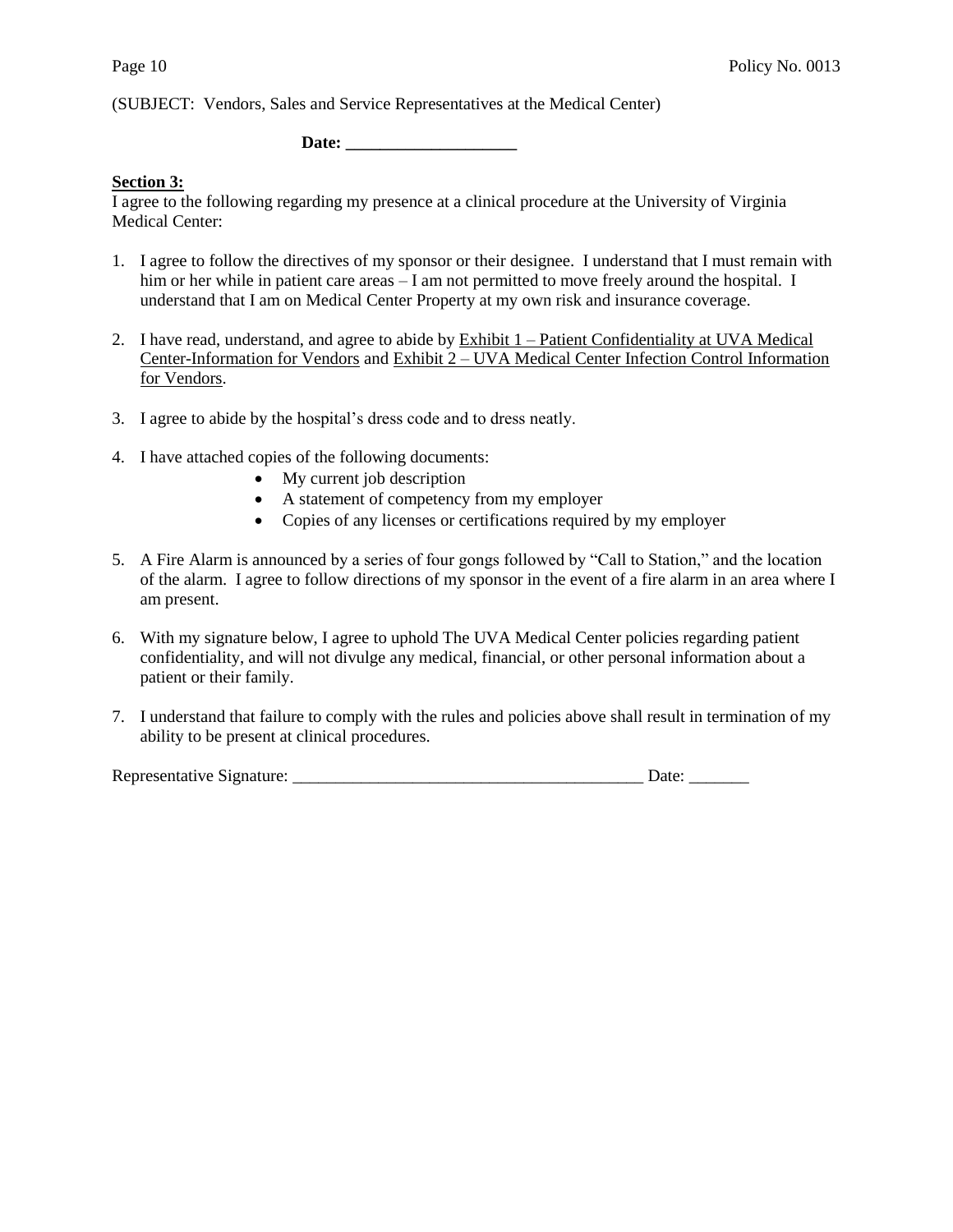# **Exhibit 1:**

## **Patient Confidentiality at UVA Medical Center Information for Vendors**

When a patient comes to the University of Virginia Medical Center, the Medical Center assumes an obligation to keep in confidence all that pertains to that patient. Information regarding the patient's admission, diagnosis and treatment, as well as personal and financial affairs is confidential and must be respected. Every person employed or providing services in any capacity in the University of Virginia Medical Center shares this responsibility.

### The Basics:

- 1. Information learned at the hospital stays at the hospital. Information in all possible forms is confidential, whether verbal, written, overheard, on the computer screen, told to you by the patient.
- 2. Access to patient information is on a need to know basis only.If you need information to do your job for the patient, you are allowed to know it, and keep it confidential. Vendors may not read a patient's medical records.
- 3. Information about a patient is shared only with that patient or his/her caregiver, and with patient permission, with his/her family. If you have questions or concerns about a patient, ask your sponsor, not the patient.
- 4. In conversation, do not breach confidentiality by speaking about patients in corridors, elevators, and the cafeteria. Seek privacy as much as possible.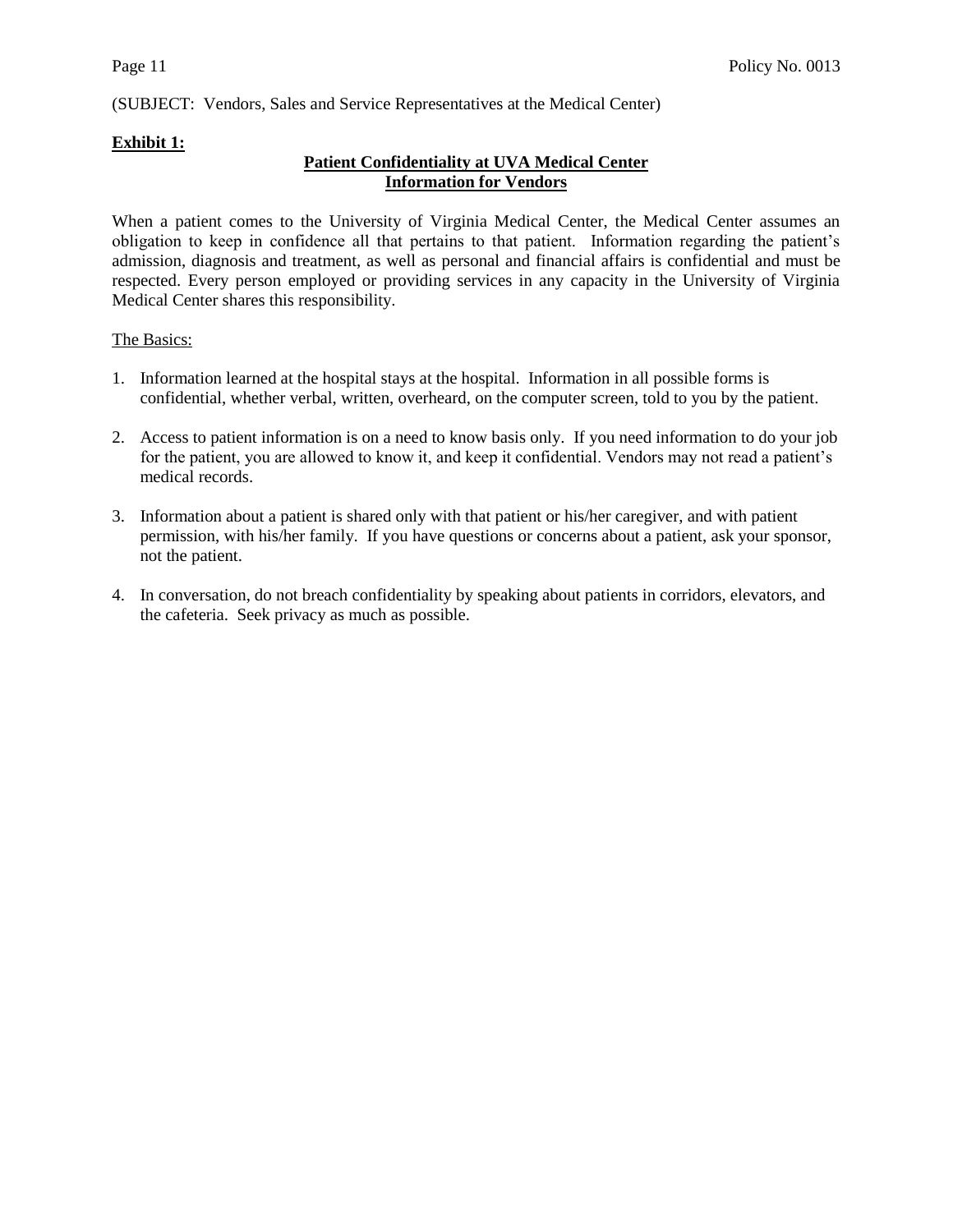## **Exhibit 2:**

# **UVA MEDICAL CENTER INFECTION CONTROL INFORMATION FOR VENDORS**

This infection control information is designed to help you understand how you can help protect yourself from a bloodborne pathogen exposure while visiting at the Medical Center. Bloodborne pathogens are passed from person to person by blood, body fluids, or other potentially infectious materials. Bloodborne pathogens include viruses like hepatitis B, hepatitis C, and HIV, the virus that causes AIDS. Healthcare workers can become infected with these viruses if they are exposed to a patient's blood or body fluids in a way that can transmit disease, such as a needlestick. While you are visiting at the Medical Center, you will not be allowed to perform tasks that will bring you in contact with blood or body fluids so you are at extremely low risk for having an exposure to a bloodborne pathogen.

### **What is an exposure?**

Although you are not allowed to perform tasks that bring you in contact with blood or body fluids, accidental exposures can occur. If you are exposed to blood or body fluids in any of the following ways, you may be at risk for getting a bloodborne pathogen:

- 1. Stick with a sharp object that has blood or body fluids on it (needles, scalpel, broken glass);
- 2. Getting blood or body fluids on nonintact skin (cuts, abrasions, hangnails, rash);
- 3. Getting blood or body fluids into your eyes, nose or mouth;
- 4. Getting blood over a large area of intact skin; or
- 5. Getting a stick with an unidentified object

During your presence at the Medical Center, you should not be exposed to risk for these kinds of incidents. However, if you do accidentally have one of the above exposures or get blood or body fluids on your clothes, immediately ask for assistance from the nursing staff. Remove any contaminated clothing without contaminating the rest of your body. Such clothing must be laundered or disinfected before it can be taken home. Wash any exposed area of your body immediately with soap and running water followed by rubbing alcohol. If your eyes, nose or mouth are splashed with blood or body fluids, flush them with large amounts of running water. **Report your exposure immediately to the Nursing Supervisor. She can be reached by having the unit staff or hospital operator page her at beeper #1523.**

### **Standard Precautions**

Standard Precautions are used to **prevent** health care workers, hospital staff, volunteers, vendors, and any other persons providing services from coming in contact with blood or body fluids. Because no one can tell who may have a bloodborne pathogen, using Standard Precautions means you must consider all patients' blood, body fluids, mucous membranes and tissue to be infected. Following these precautions will help keep you safe while you observe.

- Do NOT eat, drink, apply cosmetics, lip balm or handle contact lenses in patient care areas.
- Do NOT handle sharp instruments or glass containers that may be contaminated with blood, body fluids, or human tissue.
- Do NOT handle contaminated materials containers (CMC's) that are in use.
- Do NOT handle patient specimens.
- Do NOT touch surfaces or objects that may be contaminated with blood or body fluids.
- Do NOT get close to a procedure in which splash or spray of blood or body fluids may occur.